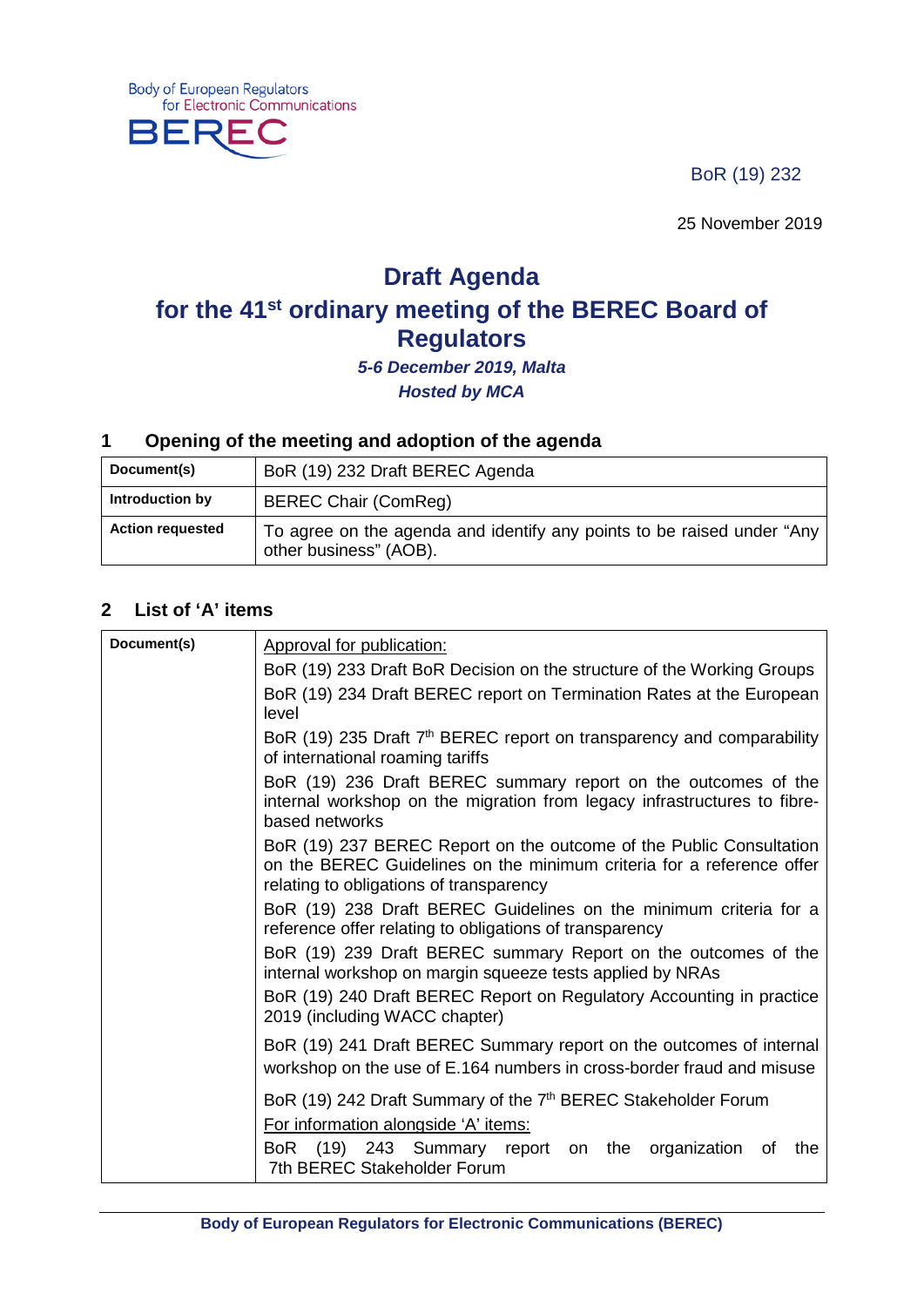| Introduction by         | <b>BEREC Chair (ComReg)</b>                                 |
|-------------------------|-------------------------------------------------------------|
| <b>Action requested</b> | To approve the documents included in the list of 'A' items. |

#### **3 Information from the Commission**

| Document(s)             | No documents                     |
|-------------------------|----------------------------------|
| Introduction by         | <b>Commission Representative</b> |
| <b>Action requested</b> | To take note of the information. |

#### **4 Statistics and Indicators**

#### **4.1 Collection of data from both Authorised Undertakings and OTT operators**

| Document(s)             | BoR (19) 244 Draft BEREC Preliminary report on the harmonised<br>collection of data from both Authorised Undertakings and OTT operators |
|-------------------------|-----------------------------------------------------------------------------------------------------------------------------------------|
| Introduction by         | SI WG Co-Chairs (CNMC/ANACOM)                                                                                                           |
| <b>Action requested</b> | To discuss and approve for publication.                                                                                                 |

#### **4.2 Oral update on the Technical Workshop on the geographical surveys methodologies**

| Document(s)        | No document                      |
|--------------------|----------------------------------|
| Introduction by    | SI WG Co-Chairs (CNMC/ANACOM)    |
| <b>Conclusions</b> | To take note of the information. |

#### **5 Planning and Future Trends**

#### **5.1 Report on the impact of 5G on regulation and the role of regulation in enabling the 5G ecosystem**

| Document(s)             | BoR (19) 245 Draft BEREC Report on the impact of 5G on regulation and<br>the role of regulation in enabling the 5G ecosystem |
|-------------------------|------------------------------------------------------------------------------------------------------------------------------|
| Introduction by         | PFT Co-Chairs (PTS/ACM)                                                                                                      |
| <b>Action requested</b> | To discuss and approve for publication.                                                                                      |

#### **5.2 BEREC Study on the determinants of investment in very high capacity networks**

| Document(s)             | BoR (19) 246 Draft BEREC Study on the determinants of investment in<br>very high capacity networks (phase 1) |
|-------------------------|--------------------------------------------------------------------------------------------------------------|
| Introduction by         | PFT Co-Chairs (PTS/ACM)                                                                                      |
| <b>Action requested</b> | To discuss and approve for publication.<br>To discuss potential ways forward on phase 2 of the study.        |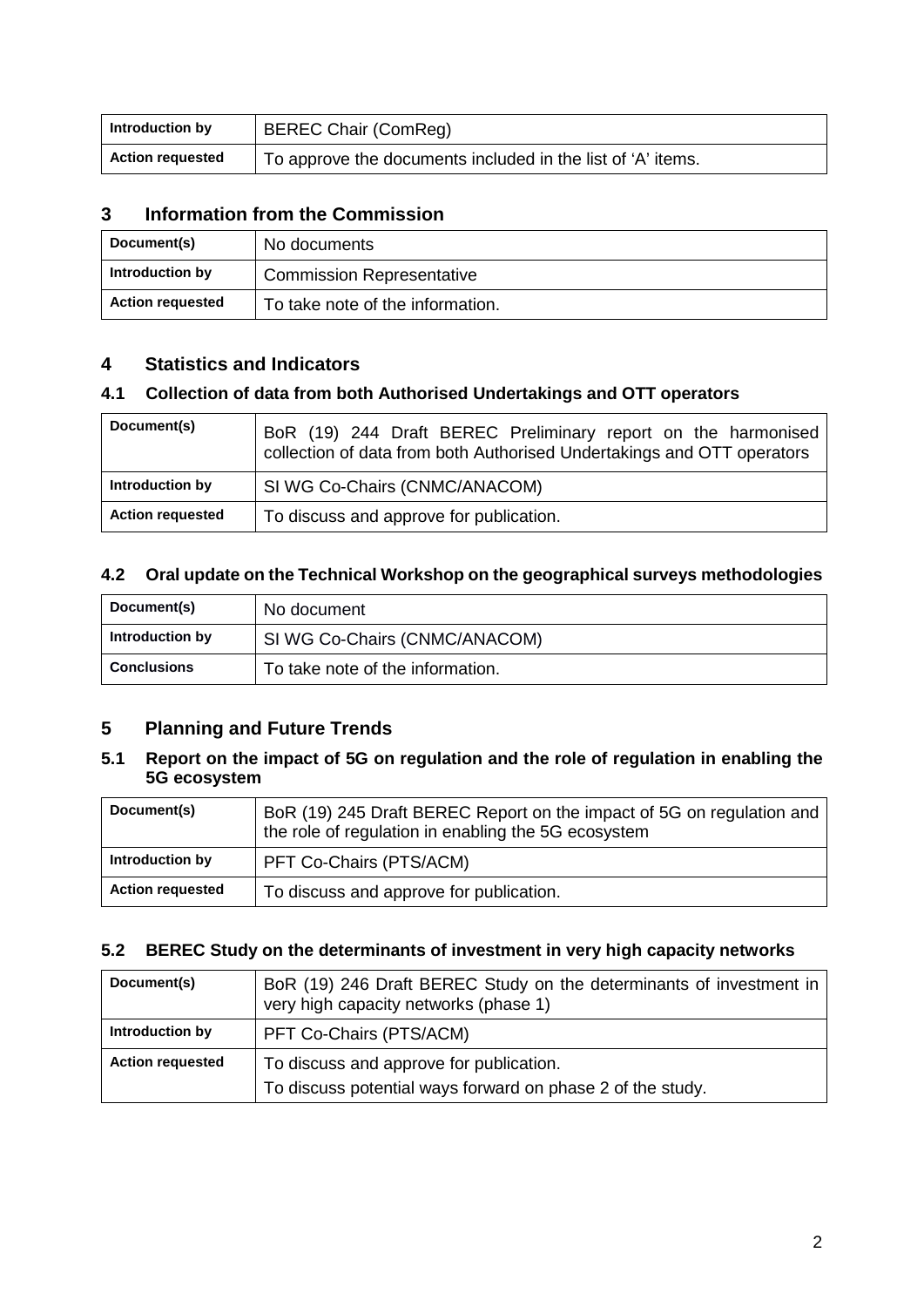#### **6 Address by Mr Stephen Gale, Commissioner of the Commerce Commission, New Zealand**

| Document(s)             | No documents                                    |
|-------------------------|-------------------------------------------------|
| Introduction by         | Commissioner – Commerce Commission, New Zealand |
| <b>Action requested</b> | To take note of the information.                |

### **7 Information from the BEREC Office**

| Document(s)             | BoR (19) 247 Contact list pack                                                                 |
|-------------------------|------------------------------------------------------------------------------------------------|
|                         | BoR (19) 248 Information on the electronic voting procedures since the<br>last plenary meeting |
|                         | BoR (19) 249 Information on planned electronic voting procedures up to<br>P1 2020              |
|                         | BoR (19) 250 2019 BEREC Work Programme status update                                           |
|                         | BoR (19) 251 Outline of BEREC Annual Reports for 2019                                          |
| Introduction by         | <b>BEREC Office Representative</b>                                                             |
| <b>Action requested</b> | To take note of the information.                                                               |

### **8 Draft BEREC 2020 Work Programme**

| Document(s)             | BoR (19) 252 Draft BEREC Report of the outcome of the public<br>consultation on the draft BEREC Work Programme 2020<br>BoR (19) 253 Draft BEREC Work Programme 2020<br>BoR (19) 254 Draft PRDs for the BEREC Work Programme 2020 |
|-------------------------|----------------------------------------------------------------------------------------------------------------------------------------------------------------------------------------------------------------------------------|
| Introduction by         | Incoming BEREC Chair 2020 (PTS)                                                                                                                                                                                                  |
| <b>Action requested</b> | To discuss and approve the draft BEREC Work Programme 2020 for<br>publication, implementation and submission to the European Parliament,<br>the Council of the EU and the Commission.                                            |
|                         | To discuss and to approve the draft report on the outcomes of the public<br>consultation for publication.                                                                                                                        |
|                         | To discuss and to approve the draft PRDs for internal use.                                                                                                                                                                       |

#### **9 Oral update on the Outline of the BEREC Work Programme 2021 and BEREC Strategy**

| Document(s)             | BoR (19) 261 Supporting document for the orientation debate on the<br>BEREC strategy 2021 - 2025 |
|-------------------------|--------------------------------------------------------------------------------------------------|
| Introduction by         | Incoming BEREC Chair 2021 (BIPT)                                                                 |
| <b>Action requested</b> | To take note of the information and discuss the BEREC Strategy and the<br>way forward.           |

## **10 Oral update on Cybersecurity in 5G Networks**

| $\cdots$ montle)<br>Doc.<br>NG<br>ocumentist<br>unent |
|-------------------------------------------------------|
|-------------------------------------------------------|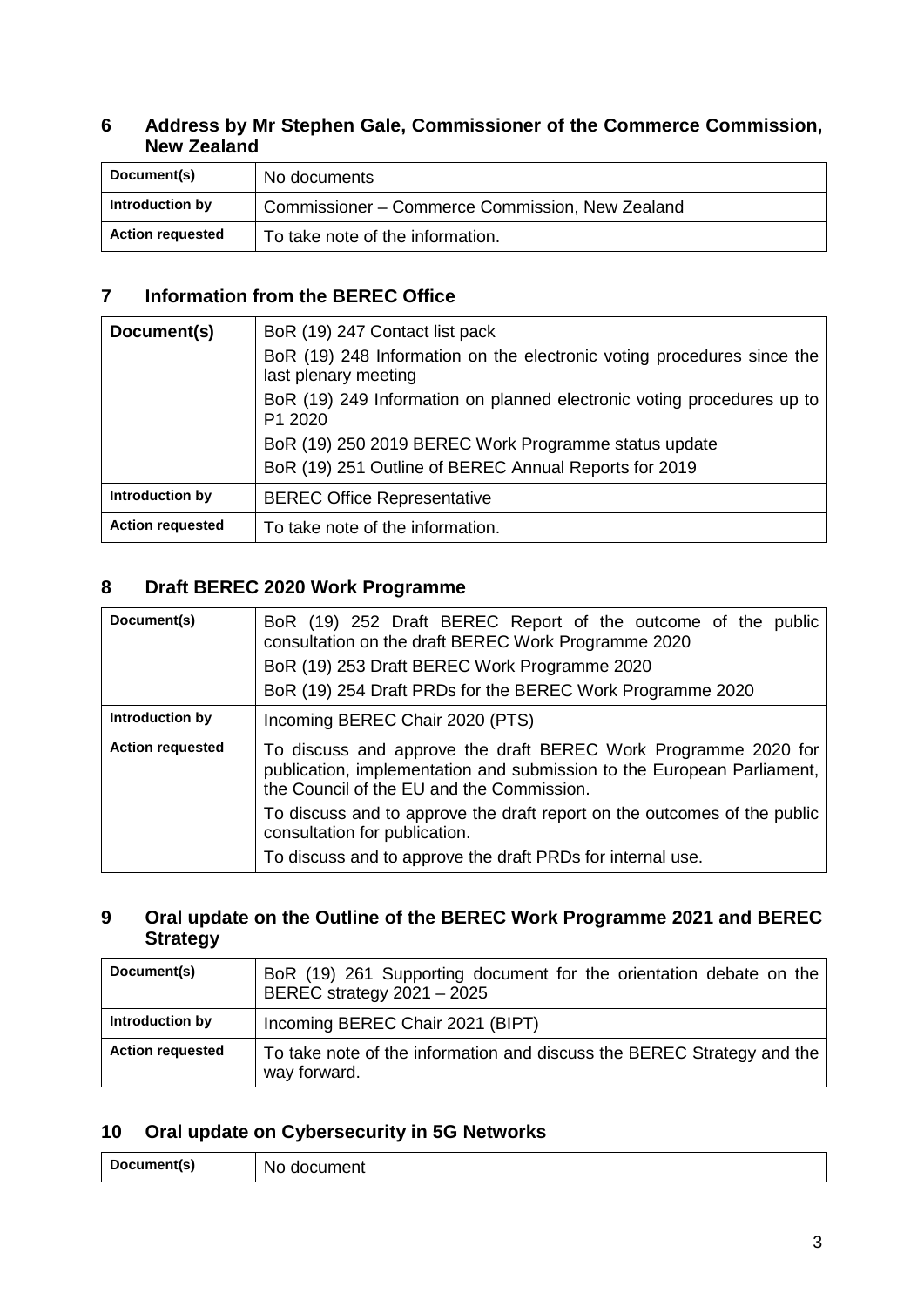| Introduction by         | Ad hoc WG Co-Chairs (EETT/AKOS)  |
|-------------------------|----------------------------------|
| <b>Action requested</b> | To take note of the information. |

#### **11 Wireless Network Evolution**

| Document(s)             | BoR (19) 255 BEREC Guidelines on how to assess the effectiveness of<br>public warning systems transmitted by different means |
|-------------------------|------------------------------------------------------------------------------------------------------------------------------|
| Introduction by         | <b>WNE WG Co-Chairs (ARCEP/RATEL)</b>                                                                                        |
| <b>Action requested</b> | To discuss and approve for public consultation.                                                                              |

#### **12 BEREC Communications activities**

#### **12.1 BEREC Communications Strategy**

| Document(s)             | BoR (19) 256 Draft Updated BEREC External Communications Strategy |
|-------------------------|-------------------------------------------------------------------|
| Introduction by         | Ad hoc WG Co-Chairs (ComReg/PTS)                                  |
| <b>Action requested</b> | To discuss and approve for internal use.                          |

#### **12.2 BEREC Communications Plan 2020**

| Document(s)             | BoR (19) 257 Draft Communications Plan 2020 |
|-------------------------|---------------------------------------------|
| Introduction by         | Ad hoc WG Co-Chairs (ComReg/PTS)            |
| <b>Action requested</b> | To discuss and approve for internal use.    |

#### **13 BEREC international cooperation**

| Document(s)             | No documents                     |
|-------------------------|----------------------------------|
| Introduction by         | <b>BEREC Chair (ComReg)</b>      |
| <b>Action requested</b> | To take note of the information. |

# **14 Regulatory Framework**

| Document(s)             | BoR (19) 258 Draft BEREC report on the outcomes of public consultation<br>on the Draft BEREC Guidelines on the general authorisation notifications<br>transmitted to competent authorities |
|-------------------------|--------------------------------------------------------------------------------------------------------------------------------------------------------------------------------------------|
|                         | BoR (19) 259 Draft BEREC Guidelines on the general authorisation<br>notifications transmitted to competent authorities                                                                     |
| Introduction by         | RF WG Co-Chairs (AGCOM/NMHH)                                                                                                                                                               |
| <b>Action requested</b> | To discuss and approve for publication.                                                                                                                                                    |

#### **15 End-User**

| Document(s) | BoR (19) 260 Draft BEREC Report on Member States' best practices to |
|-------------|---------------------------------------------------------------------|
|             | support the defining of adequate broadband IAS                      |